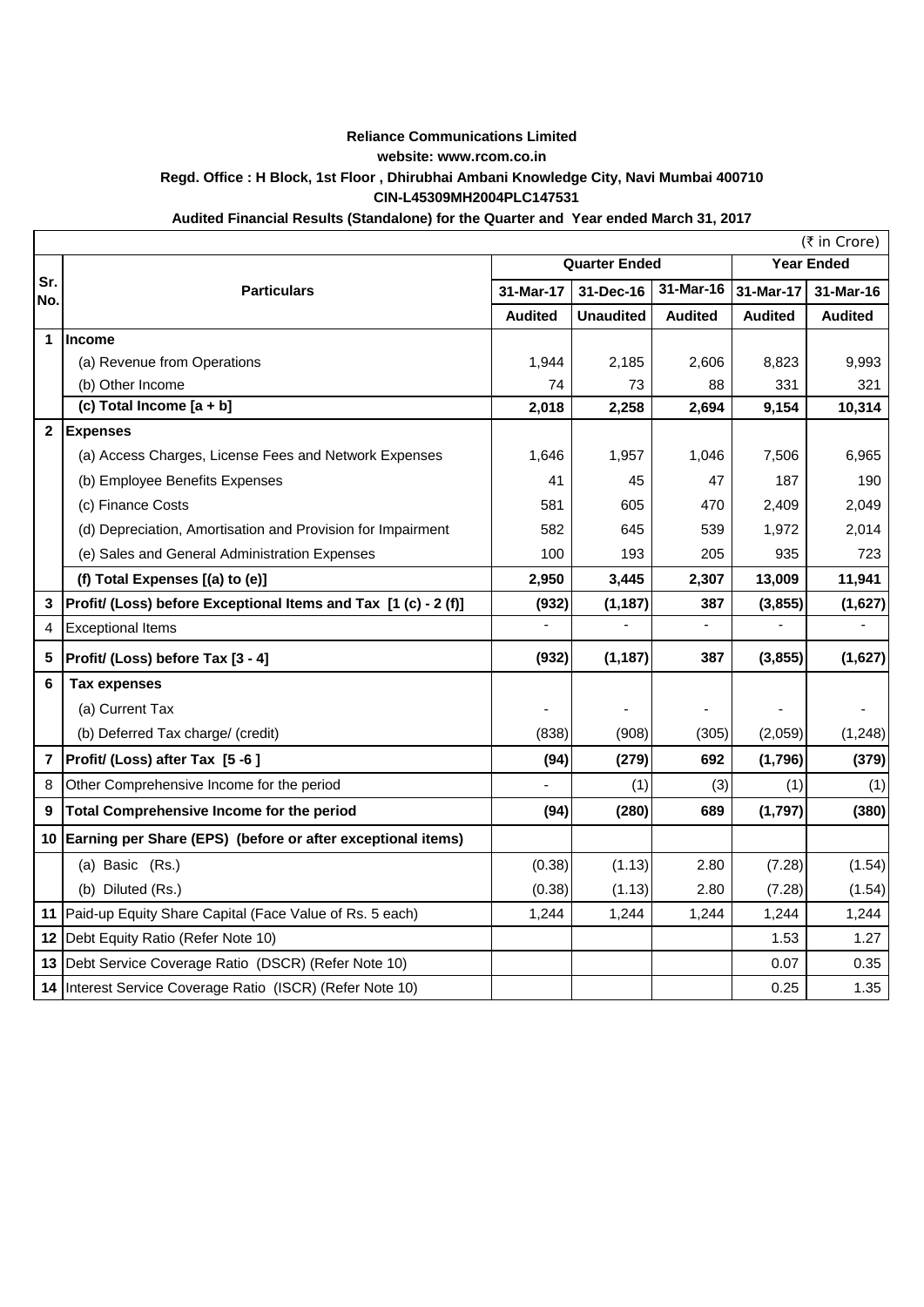|                | <b>Statement of Assets and Liabilities</b><br>(₹ in crore)    |                    |                             |  |  |  |
|----------------|---------------------------------------------------------------|--------------------|-----------------------------|--|--|--|
|                |                                                               | As at<br>31-Mar-17 |                             |  |  |  |
|                | <b>Particulars</b>                                            | <b>Audited</b>     | 31-Mar-16<br><b>Audited</b> |  |  |  |
| А              | <b>ASSETS</b>                                                 |                    |                             |  |  |  |
| 1              | <b>Non- Current Assets</b>                                    |                    |                             |  |  |  |
|                | (a) Property, Plant and Equipment                             | 14,751             | 14,759                      |  |  |  |
|                | (b) Capital Work in Progress                                  | 1,130              | 709                         |  |  |  |
|                | (c) Intangible Assets                                         | 13,797             | 11,443                      |  |  |  |
|                | (d) Intangible assets under development                       | 66                 | 7,261                       |  |  |  |
|                | (e) Investment in Subsidiaries and Associates                 | 17,090             | 17,090                      |  |  |  |
|                | (f) Financial Assets                                          |                    |                             |  |  |  |
|                | (i) Loans                                                     | $\blacksquare$     | 2,719                       |  |  |  |
|                | (ii) Other Financial Assets                                   | 72                 | 47                          |  |  |  |
|                | (g) Income Tax Assets (net)                                   | 227                | 249                         |  |  |  |
|                | (h) Deferred Tax Assets (net)                                 | 3,558              | 1,498                       |  |  |  |
|                | (i) Other Non Current Assets                                  | 5,167              | 5,522                       |  |  |  |
|                | <b>Sub-total Non-Current Assets</b>                           | 55,858             | 61,297                      |  |  |  |
| $\mathbf{2}$   | <b>Current Assets</b>                                         |                    |                             |  |  |  |
|                | (a) Inventories                                               | 108                | 119                         |  |  |  |
|                | (b) Financial Assets                                          |                    |                             |  |  |  |
|                | (i) Investments                                               | 4,599              | 4,712                       |  |  |  |
|                | (ii) Trade Receivables                                        | 1,636              | 1,177                       |  |  |  |
|                | (iii) Cash and Cash Equivalents                               | 455                | 131                         |  |  |  |
|                |                                                               | 188                | 661                         |  |  |  |
|                | (iv) Bank balances other than (iii) above                     |                    |                             |  |  |  |
|                | (v) Loans<br>(vi) Other Financial Assets                      | 6,215<br>385       | 1,201<br>719                |  |  |  |
|                |                                                               |                    |                             |  |  |  |
|                | (c) Other Current Assets<br><b>Sub-total - Current Assets</b> | 4,445              | 4,043                       |  |  |  |
|                |                                                               | 18,031             | 12,763                      |  |  |  |
| В              | <b>Total Assets</b><br><b>EQUITY AND LIABILITIES</b>          | 73,889             | 74,060                      |  |  |  |
| 1              | <b>Equity</b>                                                 |                    |                             |  |  |  |
|                | (a) Equity Share Capital                                      | 1,244              | 1,244                       |  |  |  |
|                | (b) Other Equity                                              |                    | 26,206                      |  |  |  |
|                |                                                               | 22,840             |                             |  |  |  |
|                | <b>Total Equity</b>                                           | 24,084             | 27,450                      |  |  |  |
| $\overline{2}$ | <b>LIABILITIES</b>                                            |                    |                             |  |  |  |
|                | <b>Non Current Liabilities</b>                                |                    |                             |  |  |  |
|                | (a) Financial Liabilities                                     |                    |                             |  |  |  |
|                | (i) Borrowings (Refer Note 5)                                 | 18,629             | 24,334                      |  |  |  |
|                | (ii) Deferred Payment Liabilities                             | 1,407              | 1,374                       |  |  |  |
|                | (iii) Other Financial Liabilities                             | 269                | 156                         |  |  |  |
|                | (b) Other Non - Current Liabilities                           | 87                 | 2,958                       |  |  |  |
|                | (c) Provisions                                                | 31                 | 23                          |  |  |  |
|                | <b>Sub-total Non-Current Liabilities</b>                      | 20,423             | 28,845                      |  |  |  |
|                | <b>Current Liabilities</b>                                    |                    |                             |  |  |  |
|                | (a) Financial Liabilities                                     |                    |                             |  |  |  |
|                | (i) Borrowings                                                | 7,928              | 3,656                       |  |  |  |
|                | (ii) Trade Payables                                           | 2,435              | 3,877                       |  |  |  |
|                | (iii) Other Financial Liabilities                             | 17,131             | 8,177                       |  |  |  |
|                | (b) Other Current Liabilities                                 | 666                | 833                         |  |  |  |
|                | (c) Provisions                                                | 1,222              | 1,222                       |  |  |  |
|                | <b>Sub-total - Current Liabilities</b>                        | 29,382             | 17,765                      |  |  |  |
|                | <b>Total Equity and Liabilities</b>                           | 73,889             | 74,060                      |  |  |  |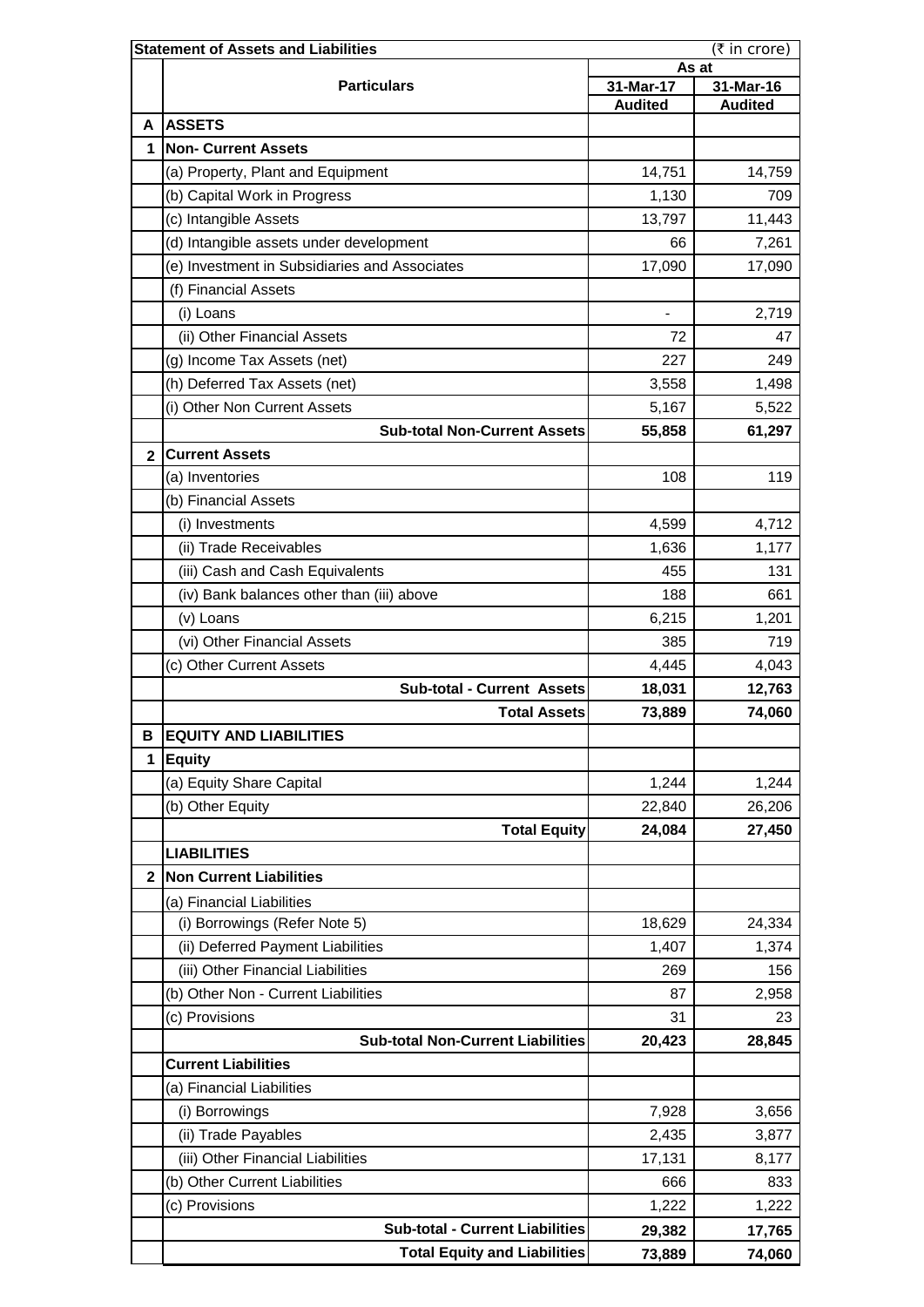## **Notes**

- 1. Figures of the previous period have been regrouped and reclassified, wherever required.
- 2. Pursuant to the Scheme of Arrangement ("the Scheme") sanctioned by the Hon'ble High Court of Judicature at Bombay, variation on account of changes in exchange rates including amortisation of the balance in "Foreign Currency Monetary Item Translation Difference Account (FCMITDA)" and depreciation consequent to addition of exchange differences to the cost of capitalised assets aggregating to  $\bar{\tau}$  51 crore and  $\bar{\tau}$  679 crore during the quarter and year ended March 31, 2017 respectively, have been withdrawn from General Reserve.The Company has, as permitted under the said Schemes, adjusted additional depreciation and amortisation of  $\bar{\tau}$  570 crore and  $\bar{\tau}$  1,205 crore, arising on fair value of the assets, for the quarter and year ended March 31, 2017 respectively, by withdrawing an equivalent amount from General Reserve and the charge disclosed in the Financial Results is net of such withdrawal. This matter has been referred to by the Auditors.
- 3. The Company has adopted Indian Accounting Standard (Ind AS) from April 1, 2016 with a transition date of April 1, 2015.The figures for the quarter and year ended March 31, 2016 have also been converted as per Ind AS. Reconciliation of the effects of the transition on Statement of Profit and Loss for the quarter and year ended March 31, 2016 as previously reported and as per Ind AS as also other changes on transition date is as follows:

|                |                                                                                            | <b>Other</b><br><b>Equity</b>        | <b>Profit Reconciliation</b>                 |                                           | Refer                |
|----------------|--------------------------------------------------------------------------------------------|--------------------------------------|----------------------------------------------|-------------------------------------------|----------------------|
| Sr.<br>No.     | <b>Reconciliation of Other Equity / Net</b><br><b>Profit</b>                               | As at<br><b>March</b><br>31,<br>2016 | Quarter<br>ended<br><b>March</b><br>31, 2016 | Year<br>ended<br><b>March</b><br>31, 2016 | <b>Note</b><br>below |
| 1              | Other Equity/ Net profit / (Loss) as<br>previously reported as per Indian GAAP             | 31, 054                              | 401                                          | (1,624)                                   |                      |
| 2              | Fair Valuation/ Restatement of Property,<br>Plant and Equipment including Intangibles      | (5,297)                              | (10)                                         | 5                                         | a                    |
| 3              | Restatement of Revenue and related<br>Cost                                                 | (201)                                | 8                                            | 17                                        | $\mathsf b$          |
| 4              | Fair Valuation of Financial Instruments                                                    | (65)                                 | (2)                                          | (18)                                      | C                    |
| 5              | Receivables assessed for future<br>economic benefit and/ or collection<br>expected to flow | (396)                                | 4                                            | (8)                                       | d                    |
| 6              | <b>Deferred Taxes</b>                                                                      | 1,498                                | 305                                          | 1,248                                     | $\mathbf{e}$         |
| $\overline{7}$ | Other Ind AS Adjustments                                                                   | (387)                                | (14)                                         |                                           | f                    |
| 8              | Other Equity / Net Profit before Other<br>Comprehensive Income (OCI) as per Ind AS         | 26,206                               | 692                                          | (379)                                     |                      |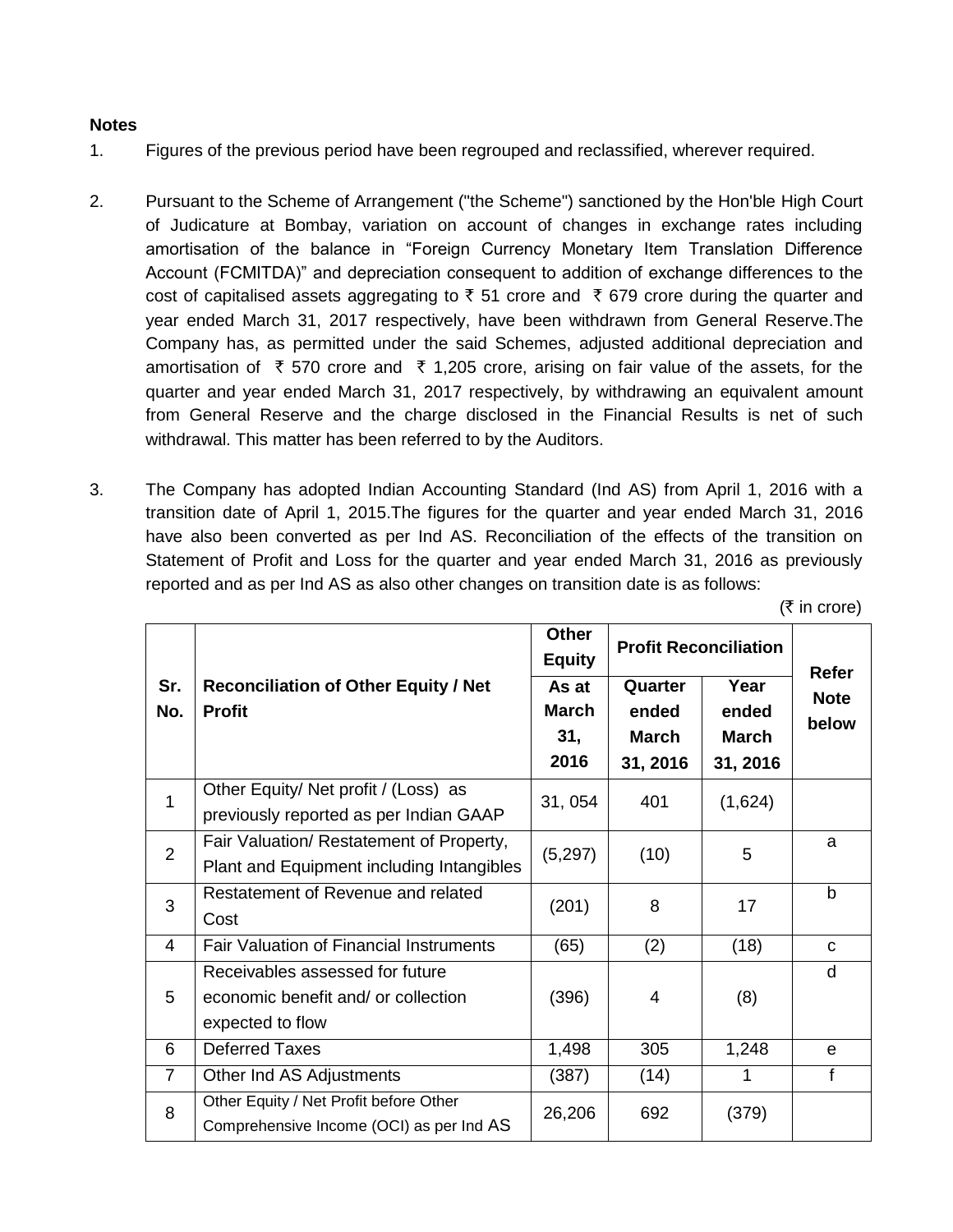- a. The Company has elected the option of adopting fair value as deemed cost for certain Land and Buildings, Plant and Machinery and Intangibles, as on the date of transition to Ind AS. Other Assets were restated retrospectively. This has resulted in, net increase in the value of Land and Buildings by  $\bar{x}$  329 crore and net decrease in value of Plant and Machinery by  $\bar{\tau}$  3,222 crore Intangibles being CDMA (Telecom) Spectrum by  $\bar{\tau}$  2,404 crore resulting in net decrease in retained earnings by  $\bar{\tau}$  5,297 crore and consequent decrease in depreciation for the quarter and year ended by  $\bar{\tau}$  (10) crore and  $\bar{\tau}$  5 crore respectively.
- b. Revenue to be recognised over a period of underlying contract of services in line with applicable Ind AS, has resulted in reversal of revenue aggregating to  $\bar{\tau}$  222 crore along with reversal of corresponding License Fees of  $\bar{\tau}$  21 crore as at March 31, 2016. Consequently revenue and license fees have increased by  $\bar{\tau}$  9 crore and  $\bar{\tau}$  1 crore respectively for the quarter and by  $\bar{\tau}$  19 crore and  $\bar{\tau}$  2 crore respectively for the year.
- c. Fair valuation impact of  $\bar{\tau}$  65 crore on borrowings as at March 31, 2016. Corresponding reduction of profitability by  $\bar{\tau}$  2 crore and  $\bar{\tau}$  18 crore for the quarter and year ended March 31, 2016.
- d. Increase in provision for trade receivables assessed considering future economic benefit and/ or collection expected to flow to the Company over the period of time due to the conditions existing prior to the date of transition has been accounted on the transition date, leaving consequent impact on profitability for the year.
- e. Deferred Taxes are computed and recognised for temporary differences between carrying amount of an asset and liability in the balance sheet and tax base and consequent impact has been recognised in Statement of Profit and Loss.
- f. Other Ind AS Adjustments includes net reduction in Equity by  $\bar{\tau}$  387 crore for consolidation of RCOM ESOS Trust as required under Ind AS and disclosed as Treasury Equity.
- g. Other Comprehensive Income also comprises of actuarial gains and losses on employee Benefits.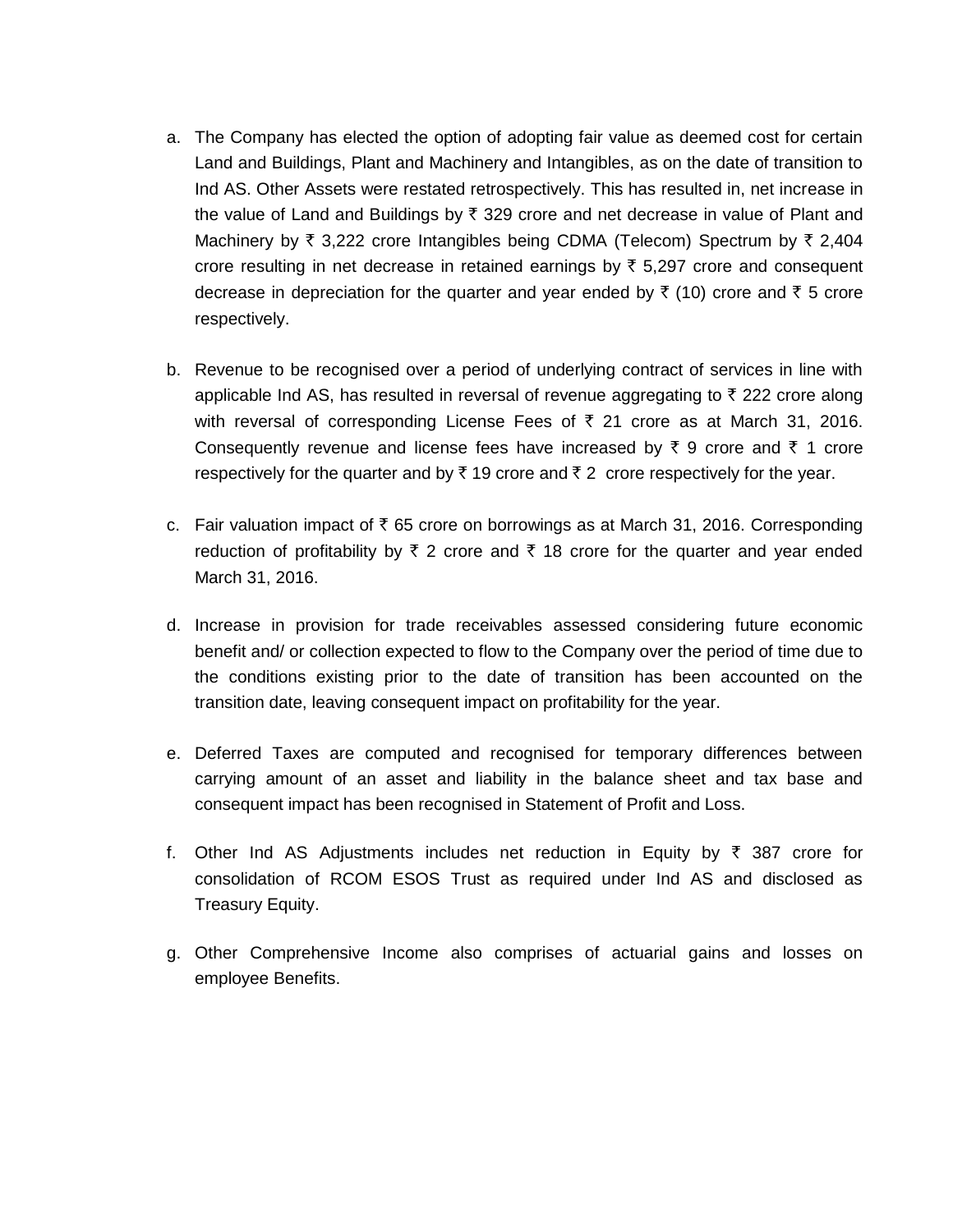4. Additional details as required in relation to Non Convertible Debentures (NCDs):

| Nature of Instruments                        | 11.20% NCDs    | 11.25% NCDs                                                |
|----------------------------------------------|----------------|------------------------------------------------------------|
| Amount outstanding ( $\bar{\tau}$ in crore)  | 3,000          | $1,125*$                                                   |
| Previous due date for Principal<br>Repayment | Not Applicable | 07.02.2017                                                 |
| Previous due date for payment of<br>Interest | 02.03.2017     | 07.03.2017                                                 |
| Whether paid #                               | Yes            | <b>Yes</b>                                                 |
| Next due date for payment of interest        | 02.04.2017     | 07.04.2017                                                 |
| <b>Credit Rating</b>                         | <b>ICRA BB</b> | <b>CARE BB</b>                                             |
| Due Date for Principal Repayment             | 01.03.2019     | ₹ 375 crore each<br>due on<br>07.02.2018 and<br>07.02.2019 |

 $*$  Installment of Rs. 375 crore due on  $7<sup>th</sup>$  February, 2017 was paid on 10<sup>th</sup> April, 2017. # Interest of Rs. 35.48 crore was paid on  $10^{th}$  April, 2017.

- 5. Pending formal confirmation by the lenders for waiver of certain loan covenants, the loan amount has been continued to be classified as non current liabilities.
- 6. The listed Redeemable Non Convertible Debentures (NCDs) of the Company aggregating to  $\bar{\tau}$ 4,125 crore as on March 31, 2017 are secured by way of first pari passu charge on the whole of the movable properties, plant and equipment and capital work in progress, both present and future, including all insurance contracts relating thereto of the Borrower Group; comprising of the Company and its subsidiary companies namely; Reliance Telecom Limited (RTL), Reliance Infratel Limited (RITL) and Reliance Communications Infrastructure Limited (RCIL). Out of the above, in case of NCDs of  $\bar{\tau}$  1,125 crore, the Company has also assigned Telecom Licences, by execution of Tripartite Agreements with Department of Telecommunications (DoT). The asset cover in case of these NCDs exceeds 100% of the principal amount of the said NCDs.
- 7. Debenture Redemption Reserve (DRR):  $\bar{\tau}$  590 crore as on March 31, 2017.
- 8. Net Worth : ₹ 24,084 crore, as on March 31, 2017.
	- Includes  $\bar{\tau}$  10,927 crore created pursuant to the Scheme of Amalgamation approved by High court which shall for all regulatory purposes be considered to be part of owned funds / Net worth of the Company.